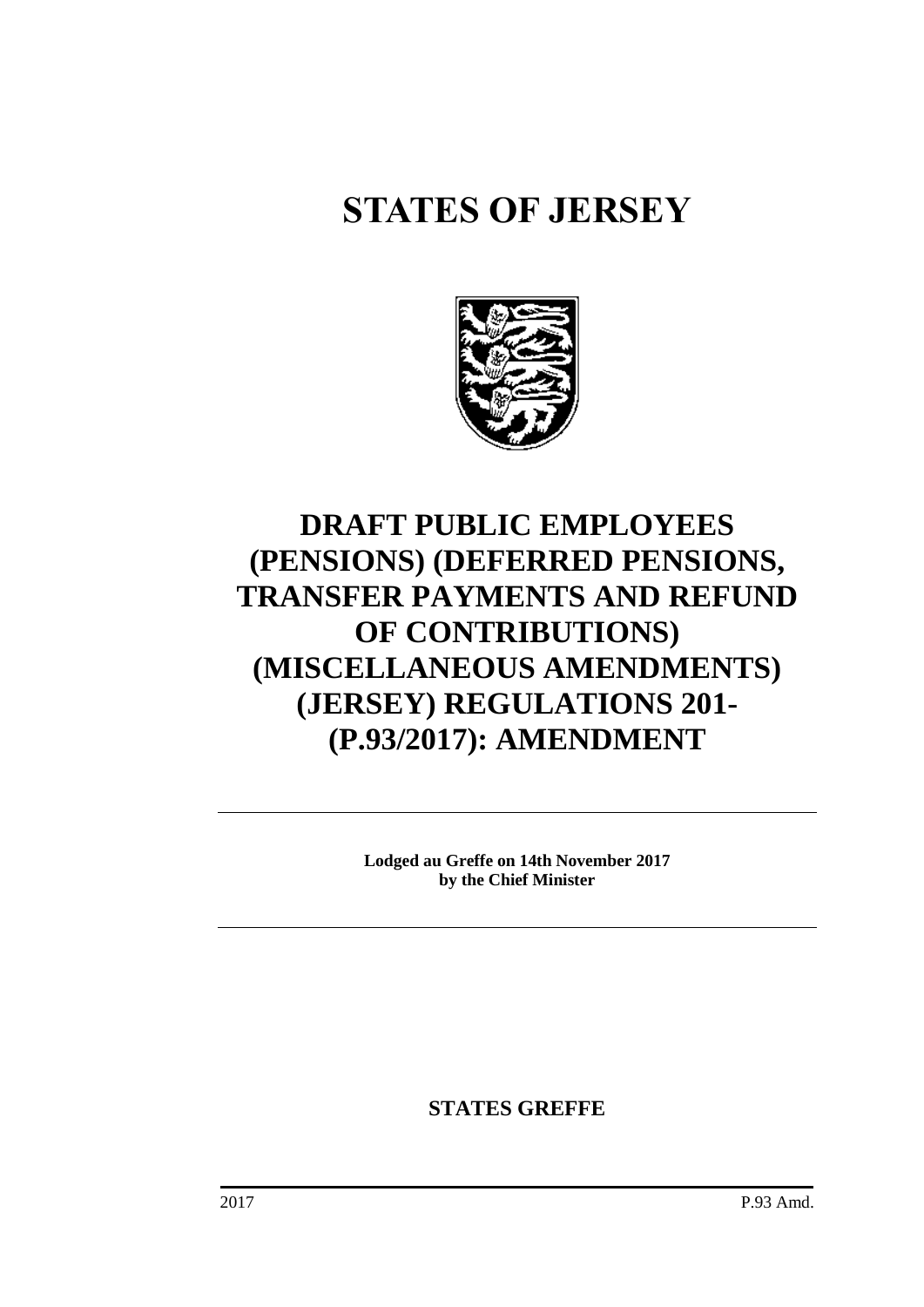#### DRAFT PUBLIC EMPLOYEES (PENSIONS) (DEFERRED PENSIONS, TRANSFER PAYMENTS AND REFUND OF CONTRIBUTIONS) (MISCELLANEOUS AMENDMENTS) (JERSEY) REGULATIONS 201- (P.93/2017): AMENDMENT

#### **PAGE 8, REGULATION 3 –**

- (1) In the title, delete the words "Regulation 11 of the".
- (2) Immediately before the words "For Regulation 11" renumber as paragraph "(1)".
- (3) After the words " 'Regulation 22 of the Administration Regulations.' " add the following paragraph –
	- "(2) Regulations 17(c), 18(c), 19(c), 20(1)(e) and (2)(e), and 20A(e) of the Public Employees (Contributory Retirement Scheme) (Jersey) Regulations 1967 are deleted.".

#### CHIEF MINISTER